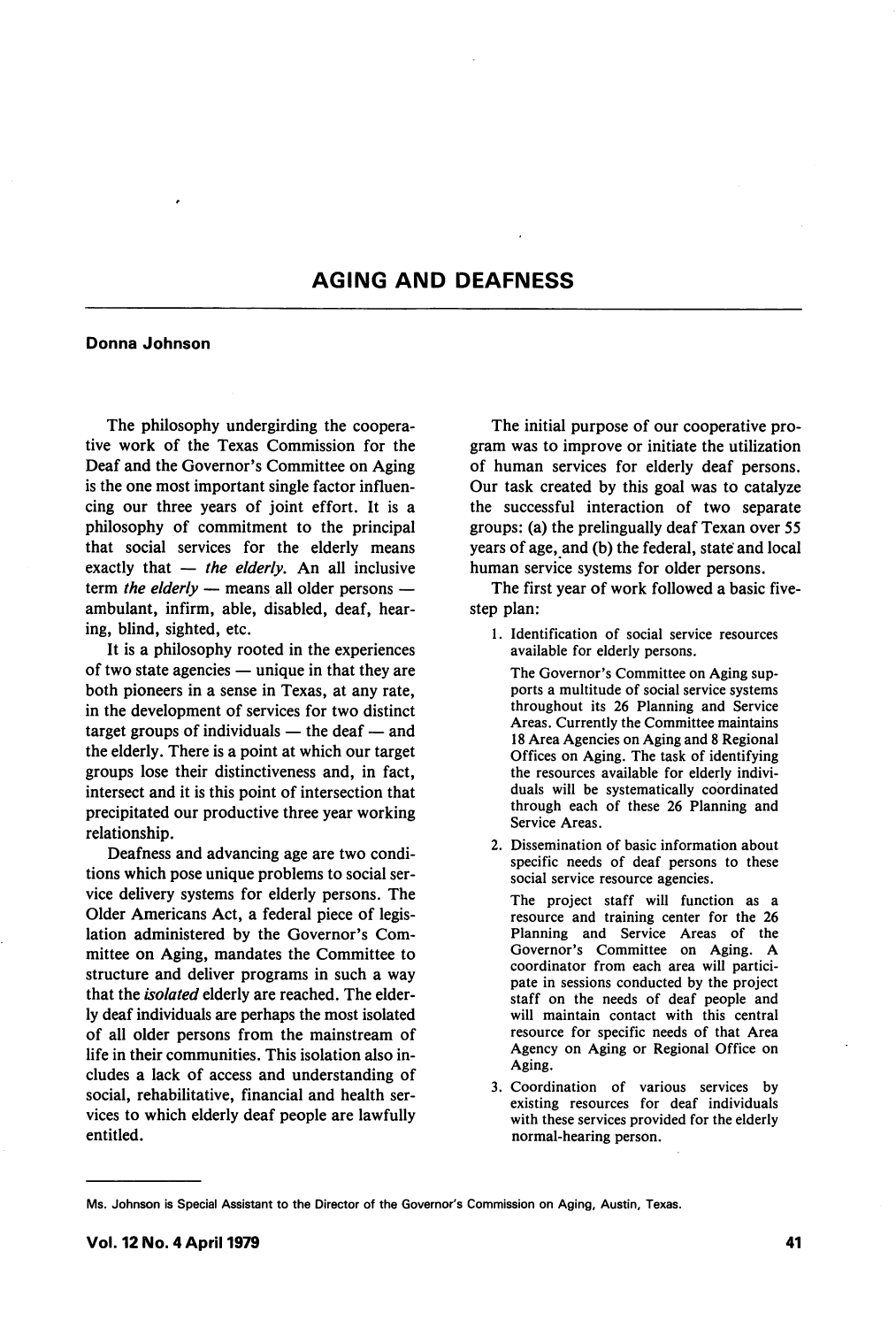A number of services are made available by the Governor's Committee on Aging for normal-hearing elderly individuals. In many areas of Texas, small facilities serving all ages of the deaf are being main tained. In those areas that do not have a formalized service, the service of a person with sign language skills must be obtained. These resources will then be formally utilized to bridge the communication barrier which exists between resources for the elderly normal-hearing person and resources for the elderly deaf person.

4. Ongoing outreach program for continued referrals of elderly deaf people.

A program implemented through the 26 Planning and Service Areas will establish communication with churches, public agencies, and the media for continued referrals of elderly deaf individuals to the existing expanded services.

5. Program of ongoing evaluation to deter mine the degree to which elderly deaf persons have increased their use of avail able services.

Records which reflect the number of elder ly deaf individuals utilizing agency services will indicate the effectiveness of this pro ject as well as the increased effectiveness of the service delivery system in each Planning and Service Area.

During the first year efforts were concen trated in eight different planning and service areas of the state in order to develop and refine a model service delivery system that could then be implemented in all areas of the state.

In addition to the direct services provided by the service Development Project in these eight areas, numerous other staff positions and services have been "generated" in answer to the needs of the deaf that the Service Develop ment Project found through research in each Planning and Service area. Although no exact monetary figure can be affixed to these spinoff services, it is estimated that at least \$100,000 worth of direct services for the deaf has been created in the state through a project that was originally conceived as a research and demonstration effort.

The impetus for the generation of these ser vices was the initial "training" that was given to each Planning and Service area as an infor mal introduction to the needs of the elderly deaf. The awareness of these needs did not previously exist in the areas because the deaf are not "verbal" in expression and were not included in needs assessment studies or service development planning.

In each of the demonstration areas it was found that once some knowledge of the elderly deaf community was obtained by those who implement services, the remaining tasks of in volving the deaf in the services included removing the communication barrier and creating the desire to provide services.

The experience in each of the demonstration projects provided knowledge of the implemen tation problems which are inherent in new pro grams, and allowed for identification of prac tical solutions to these problems.

Workshops were held throughout the state. More than 1,000 community service providers attended the workshops. During the 2nd the project staff began to consider and plan for a community based structure that would hope fully provide for a continuity of services to the elderly deaf. From contacts made in the deaf community while planning and conducting the workshops the Texas Commission for the Deaf has been able to assist in several areas of the state in developing Community Councils for the deaf. These Councils provided that neces sary link for continuity of services.

In the year ahead plans call for establish ment of 19 local Community Councils for the Deaf. Each will have an Elderly Deaf Services Coordinator receiving a part-time salary. The Commission staff will work with the councils in selecting older deaf persons who are still ac tive, have an automobile, and are known in the deaf communities. The Commission will pro vide for inservice training and general super vision and stimulation of the program.

As the Elderly Deaf Services Coordinators are employed they are receiving inservice training provided by the Commission staff. They are trained to conduct effecitve outreach ser vices to the deaf population in their areas.

In all instances an appropriate bridging of these services are being made with the 28 Area Agencies on Aging now serving the entire state. The Area Agency Director is invited to assign a member of the Area Agency on Aging